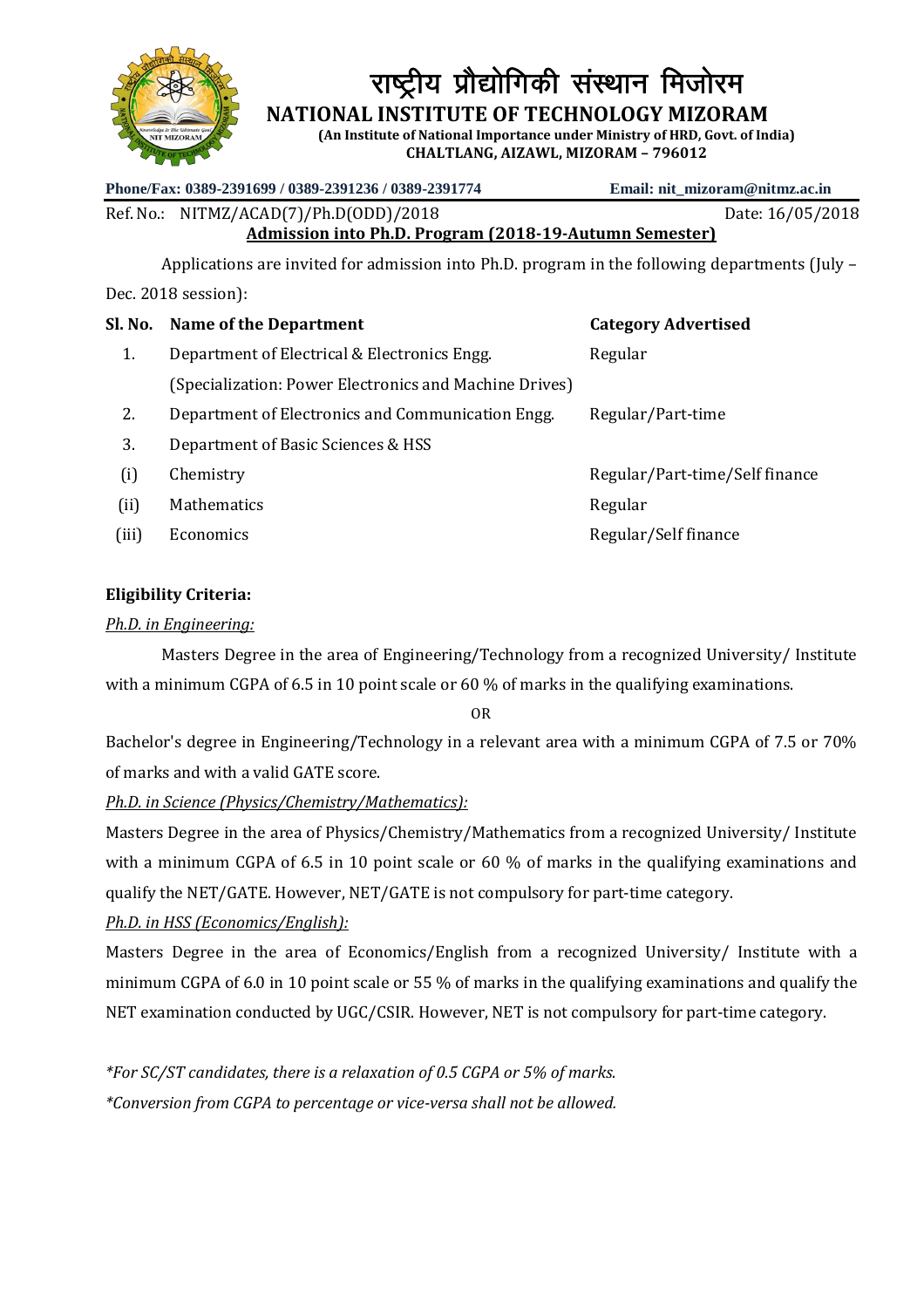#### **CATEGORIES OF Ph.D. STUDENTS**

The Institute admits Ph.D. students under the following categories: REGULAR

A student in this category works full-time for his/her Ph.D. degree. He/she receives assistantship from the Institute or fellowship from any recognized funding agency. SPONSORED

A student in this category is sponsored by a recognized R&D organization, academic institution, government organization or industry for doing research in the Institute on a fulltime basis. The Institute does not provide any assistantship/fellowship to such a student.

#### SELF-FINANCED

A student in this category works full-time or part-time towards the Ph.D. Programme. The Institute does not provide any assistantship/fellowship to such a student. PROJECT-STAFF

This category refers to a student who is working on a sponsored project in the Institute and is admitted to the Ph.D. Programme to work on a full-time basis. The remaining duration of the project at the time of admission should be at least one year. If the project gets completed before the student completes his/her Ph.D. Programme, his/her category will be converted to that of REGULAR category. PART-TIME

A student in this category is a professionally employed person, who pursues the Ph.D. Programme while continuing the duties of his/her service in NIT Mizoram or elsewhere. The Institute does not provide any assistantship/fellowship to such a student. EXTERNAL

This category refers to a student employed in an R&D organization/academic institution/industry having adequate research facilities. The research work leading to the Ph.D. degree may be carried out largely in the parent organization of the candidate under a Local Supervisor from the organization but with the overall guidance provided by a faculty member (Institute Supervisor) of the Department/Centre in which he/she is registered. The Institute does not provide any assistantship/fellowship to such a student.

#### **Assistantship**:

A student under REGULAR category may receive assistantship.

#### **How to Apply:**

Application form can be downloaded from Institute website (www.nitmz.ac.in). Self attested copies of necessary supporting documents and a demand draft (of Rs**. 200**/- for General/OBC **OR** Rs. **100**/- for SC/ST); drawn in favour of "Director, NIT Mizoram" payable at SBI, Bawngkawn Branch, Aizawl should be attached with filled in application form. Application form complete in all respects should reach the **Heads of the respective Department**, **NIT Mizoram, Chaltlang (Dawrkawn), Aizawl, Mizoram – 796012** by **19/06/2018 super-scribing "Application for admission into Ph.D. program in the Department of \_\_\_\_\_\_\_\_\_\_\_\_\_\_\_" on the envelope.** Institute will not be responsible for any postal/otherwise delay. Candidates are advised to mention their contact No. & Email Ids in the application forms. Names of the short-listed candidates for attending test/interview shall be made available in the Institute's website or may be intimated by e-mail by the respective Head of the Department. The session is likely to start from 3rd week of July, 2018. List of finally selected candidates shall be published on institute website.

**Important date:** (a) Last date for submission of application form: **19/06/2018**